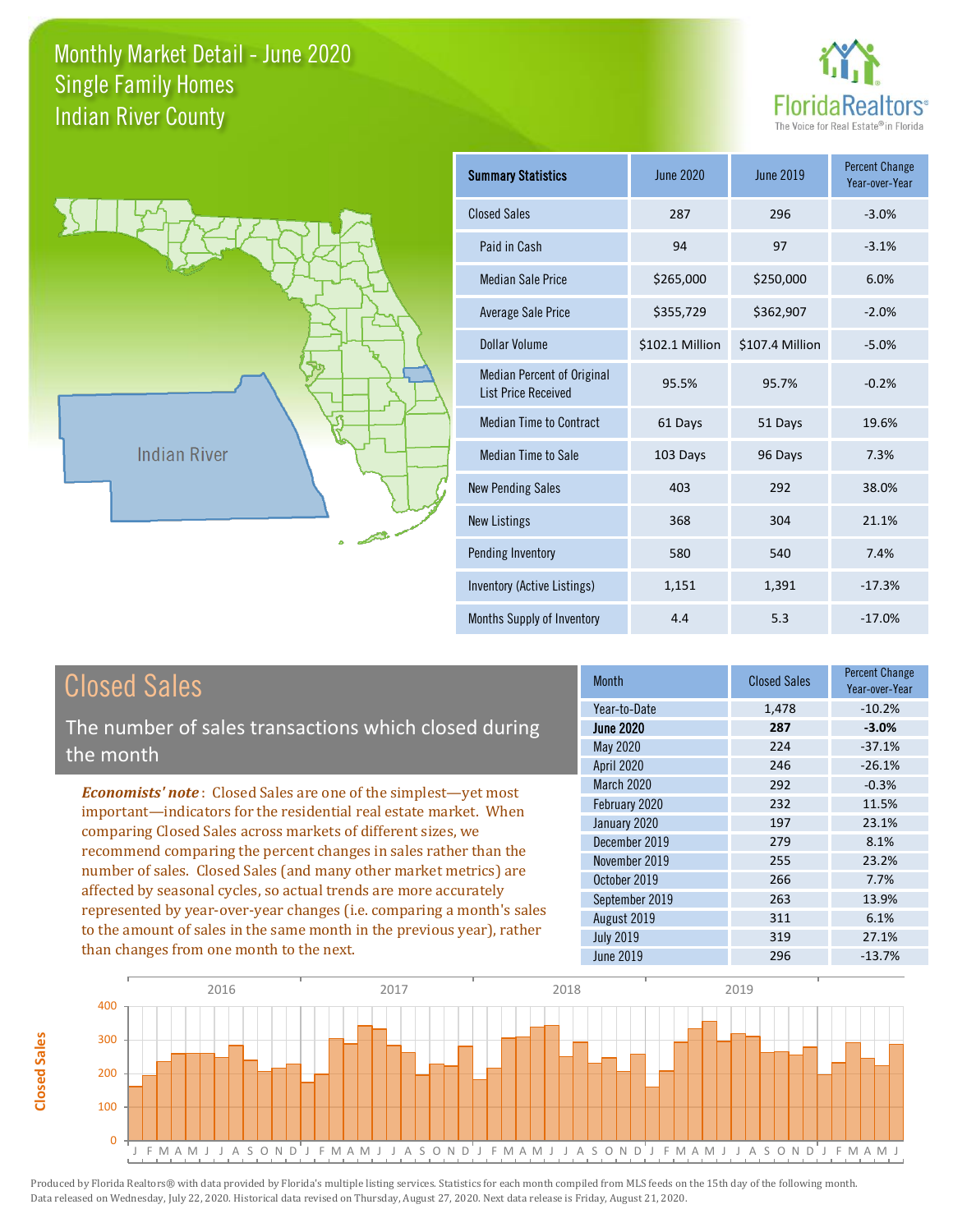this statistic should be interpreted with care.



120 10.1%

| Cash Sales                                                                      | <b>Month</b>      | <b>Cash Sales</b> | <b>Percent Change</b><br>Year-over-Year |
|---------------------------------------------------------------------------------|-------------------|-------------------|-----------------------------------------|
|                                                                                 | Year-to-Date      | 547               | $-14.9%$                                |
| The number of Closed Sales during the month in which                            | <b>June 2020</b>  | 94                | $-3.1%$                                 |
| buyers exclusively paid in cash                                                 | May 2020          | 70                | $-48.5%$                                |
|                                                                                 | <b>April 2020</b> | 85                | $-38.4%$                                |
|                                                                                 | <b>March 2020</b> | 118               | 1.7%                                    |
|                                                                                 | February 2020     | 101               | 12.2%                                   |
| <b>Economists' note</b> : Cash Sales can be a useful indicator of the extent to | January 2020      | 79                | 19.7%                                   |
| which investors are participating in the market. Why? Investors are             | December 2019     | 100               | 5.3%                                    |
| far more likely to have the funds to purchase a home available up front,        | November 2019     | 91                | 9.6%                                    |
| whereas the typical homebuyer requires a mortgage or some other                 | October 2019      | 101               | 8.6%                                    |
| form of financing. There are, of course, many possible exceptions, so           | September 2019    | 85                | 34.9%                                   |

J F M A M J J A S O N D J F M A M J J A S O N D J F M A M J J A S O N D J F M A M J J A S O N D J F M A M J 0 50 100 150 200 2016 2017 2018 2019

# Cash Sales as a Percentage of Closed Sales

The percentage of Closed Sales during the month which were Cash Sales

*Economists' note* : This statistic is simply another way of viewing Cash Sales. The remaining percentages of Closed Sales (i.e. those not paid fully in cash) each month involved some sort of financing, such as mortgages, owner/seller financing, assumed loans, etc.

| <b>Month</b>      | <b>Percent of Closed</b><br>Sales Paid in Cash | <b>Percent Change</b><br>Year-over-Year |
|-------------------|------------------------------------------------|-----------------------------------------|
| Year-to-Date      | 37.0%                                          | $-5.4%$                                 |
| <b>June 2020</b>  | 32.8%                                          | 0.0%                                    |
| <b>May 2020</b>   | 31.3%                                          | $-18.1%$                                |
| <b>April 2020</b> | 34.6%                                          | $-16.4%$                                |
| March 2020        | 40.4%                                          | 2.0%                                    |
| February 2020     | 43.5%                                          | 0.5%                                    |
| January 2020      | 40.1%                                          | $-2.9%$                                 |
| December 2019     | 35.8%                                          | $-2.7%$                                 |
| November 2019     | 35.7%                                          | $-11.0%$                                |
| October 2019      | 38.0%                                          | 0.8%                                    |
| September 2019    | 32.3%                                          | 18.3%                                   |
| August 2019       | 38.6%                                          | 3.8%                                    |
| <b>July 2019</b>  | 35.4%                                          | $-8.3%$                                 |
| <b>June 2019</b>  | 32.8%                                          | $-17.8%$                                |

June 2019 **97** -29.2%

July 2019 113 16.5%

August 2019

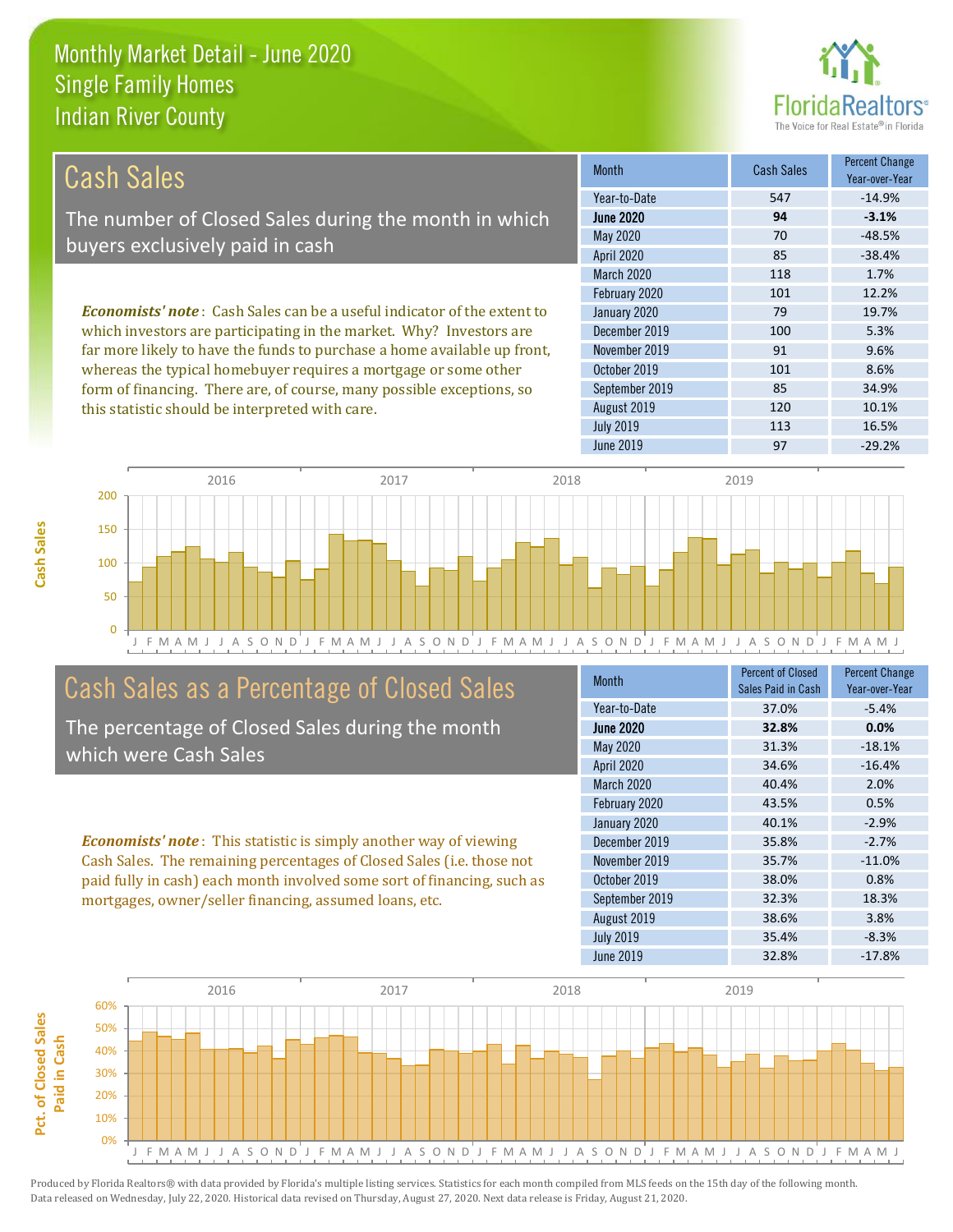

#### Month Median Sale Price Percent Change Year-over-Year June 2020 **\$265,000 6.0%** Year-to-Date \$263,090 5.7% November 2019 **\$249,335** 3.9% May 2020 \$267,500 2.3% April 2020 \$267,000 4.7% January 2020 **\$240,000** \$240,000 3.4% December 2019 **\$266,500** 9.9% March 2020 \$267,500 7.6% February 2020 \$259,950 6.1% October 2019 **\$246,687** 4.9% September 2019 **\$255,000** 6.3% August 2019 **\$245,000 0.0%** July 2019 **\$250,000** \$250,000 8.6% June 2019 **\$250,000** \$250,000 **0.4%** *Economists' note* : Median Sale Price is our preferred summary statistic for price activity because, unlike Average Sale Price, Median Sale Price is not sensitive to high sale prices for small numbers of homes that may not be characteristic of the market area. Keep in mind that median price trends over time are not always solely caused by changes in the general value of local real estate. Median sale price only reflects the values of the homes that *sold* each month, and the mix of the types of homes that sell can change over time. Median Sale Price The median sale price reported for the month (i.e. 50% of sales were above and 50% of sales were below)



# Average Sale Price

The average sale price reported for the month (i.e. total sales in dollars divided by the number of sales)

*Economists' note* : Usually, we prefer Median Sale Price over Average Sale Price as a summary statistic for home prices. However, Average Sale Price does have its uses—particularly when it is analyzed alongside the Median Sale Price. For one, the relative difference between the two statistics can provide some insight into the market for higher-end homes in an area.

| <b>Month</b>      | <b>Average Sale Price</b> | <b>Percent Change</b><br>Year-over-Year |
|-------------------|---------------------------|-----------------------------------------|
| Year-to-Date      | \$402,672                 | 8.5%                                    |
| <b>June 2020</b>  | \$355,729                 | $-2.0%$                                 |
| May 2020          | \$371,338                 | $-4.2%$                                 |
| <b>April 2020</b> | \$412,348                 | 8.8%                                    |
| March 2020        | \$435,756                 | 20.4%                                   |
| February 2020     | \$385,431                 | 10.7%                                   |
| January 2020      | \$465,870                 | 22.9%                                   |
| December 2019     | \$395,848                 | 5.2%                                    |
| November 2019     | \$364,316                 | 12.2%                                   |
| October 2019      | \$324,883                 | 4.6%                                    |
| September 2019    | \$327,775                 | 7.6%                                    |
| August 2019       | \$306,862                 | $-3.8%$                                 |
| <b>July 2019</b>  | \$340,955                 | 1.6%                                    |
| <b>June 2019</b>  | \$362,907                 | 1.8%                                    |

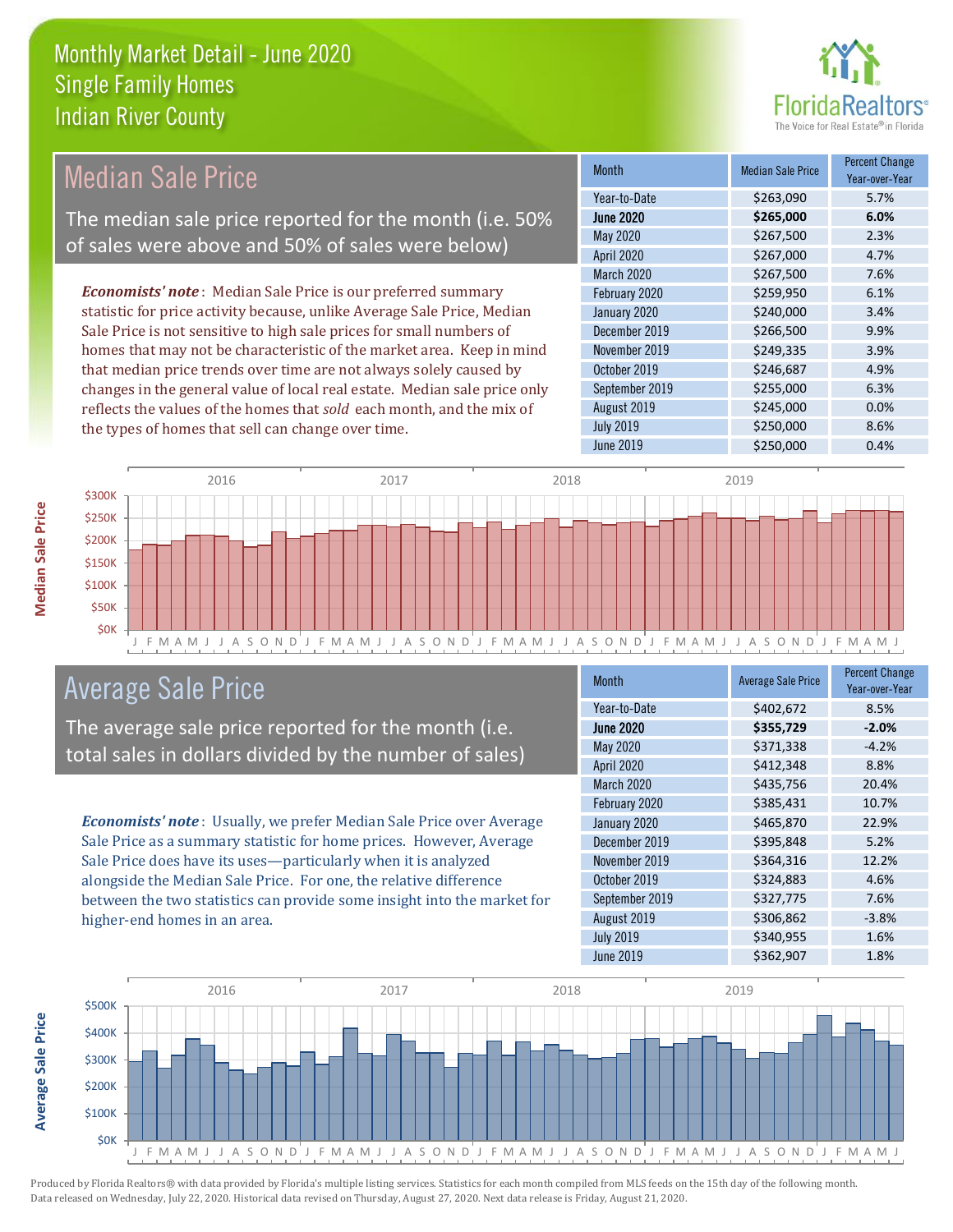

Year-over-Year

38.3%

\$86.2 Million 22.5%

\$95.4 Million 2.1%

Month **Dollar Volume** Percent Change

June 2020 **\$102.1 Million -5.0%** Year-to-Date \$595.1 Million -2.6%

May 2020 \$83.2 Million -39.7% April 2020 \$101.4 Million -19.6%

March 2020 <br>
S127.2 Million 20.0% February 2020 <br>
589.4 Million 23.5% January 2020 **\$91.8 Million** 51.3% December 2019 **\$110.4 Million** 13.8%

June 2019 **\$107.4 Million** -12.2%

July 2019 **\$108.8 Million** 29.1%

October 2019 **\$86.4 Million** 12.7%

November 2019 **\$92.9 Million** 

August 2019

September 2019

### **Ollar Volume**

The sum of the sale prices for all sales which closed during the month

*Economists' note* : Dollar Volume is simply the sum of all sale prices in a given time period, and can quickly be calculated by multiplying Closed Sales by Average Sale Price. It is a strong indicator of the health of the real estate industry in a market, and is of particular interest to real estate professionals, investors, analysts, and government agencies. Potential home sellers and home buyers, on the other hand, will likely be better served by paying attention to trends in the two components of Dollar Volume (i.e. sales and prices) individually.



# Median Percent of Original List Price Received

The median of the sale price (as a percentage of the original list price) across all properties selling during the month

*Economists' note* : The Median Percent of Original List Price Received is useful as an indicator of market recovery, since it typically rises as buyers realize that the market may be moving away from them and they need to match the selling price (or better it) in order to get a contract on the house. This is usually the last measure to indicate a market has shifted from down to up, so it is what we would call a *lagging* indicator.

| <b>Month</b>      | Med. Pct. of Orig.<br><b>List Price Received</b> | <b>Percent Change</b><br>Year-over-Year |
|-------------------|--------------------------------------------------|-----------------------------------------|
| Year-to-Date      | 95.6%                                            | 0.7%                                    |
| <b>June 2020</b>  | 95.5%                                            | $-0.2%$                                 |
| <b>May 2020</b>   | 95.8%                                            | 0.8%                                    |
| <b>April 2020</b> | 95.8%                                            | 1.6%                                    |
| March 2020        | 95.0%                                            | 0.6%                                    |
| February 2020     | 95.9%                                            | 0.0%                                    |
| January 2020      | 95.2%                                            | 2.1%                                    |
| December 2019     | 95.7%                                            | 0.7%                                    |
| November 2019     | 96.0%                                            | 0.6%                                    |
| October 2019      | 95.6%                                            | $-0.1%$                                 |
| September 2019    | 95.8%                                            | 1.2%                                    |
| August 2019       | 95.2%                                            | 0.2%                                    |
| <b>July 2019</b>  | 95.7%                                            | 0.8%                                    |
| <b>June 2019</b>  | 95.7%                                            | 0.2%                                    |

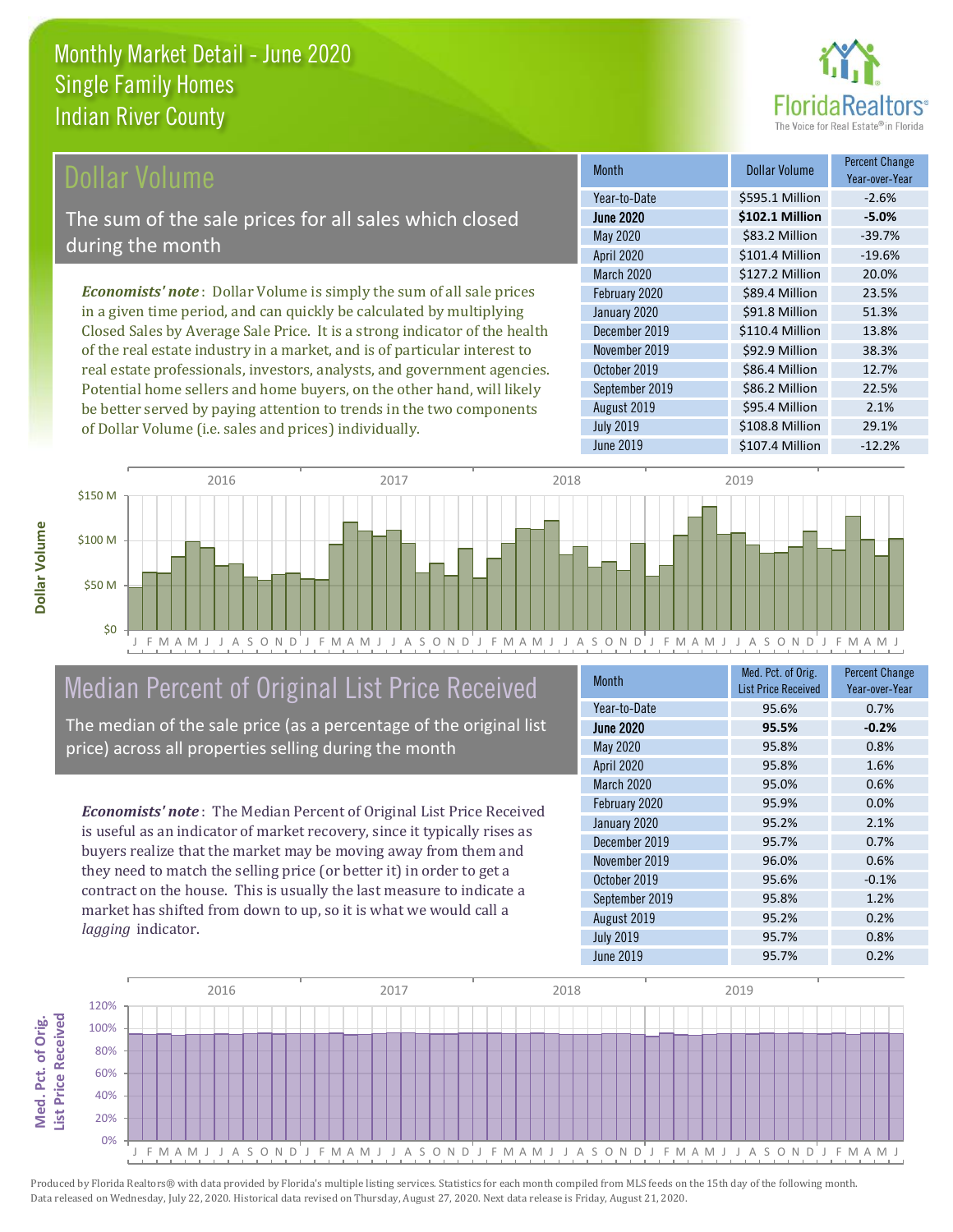

# **Median Time to Contract**

The median number of days between the listing date and contract date for all Closed Sales during the month

*Economists' note* : Like Time to Sale, Time to Contract is a measure of the length of the home selling process calculated for sales which closed during the month. The difference is that Time to Contract measures the number of days between the initial listing of a property and the signing of the contract which eventually led to the closing of the sale. When the gap between Median Time to Contract and Median Time to Sale grows, it is usually a sign of longer closing times and/or declining numbers of cash sales.

| <b>Month</b>      | Median Time to<br>Contract | <b>Percent Change</b><br>Year-over-Year |
|-------------------|----------------------------|-----------------------------------------|
| Year-to-Date      | 56 Days                    | $-5.1%$                                 |
| <b>June 2020</b>  | 61 Days                    | 19.6%                                   |
| May 2020          | 42 Days                    | $-19.2%$                                |
| <b>April 2020</b> | 36 Days                    | $-39.0%$                                |
| March 2020        | 58 Days                    | $-3.3%$                                 |
| February 2020     | 59 Days                    | 0.0%                                    |
| January 2020      | 66 Days                    | $-17.5%$                                |
| December 2019     | 54 Days                    | 14.9%                                   |
| November 2019     | 52 Days                    | $-8.8%$                                 |
| October 2019      | 61 Days                    | 10.9%                                   |
| September 2019    | 59 Days                    | 13.5%                                   |
| August 2019       | 60 Days                    | $-14.3%$                                |
| <b>July 2019</b>  | 67 Days                    | 34.0%                                   |
| <b>June 2019</b>  | 51 Days                    | 4.1%                                    |



# Median Time to Sale

**Median Time to** 

**Median Time to** 

The median number of days between the listing date and closing date for all Closed Sales during the month

*Economists' note* : Time to Sale is a measure of the length of the home selling process, calculated as the number of days between the initial listing of a property and the closing of the sale. *Median* Time to Sale is the amount of time the "middle" property selling this month was on the market. That is, 50% of homes selling this month took *less* time to sell, and 50% of homes took *more* time to sell. Median Time to Sale gives a more accurate picture than Average Time to Sale, which can be skewed upward by small numbers of properties taking an abnormally long time to sell.

| <b>Month</b>      | <b>Median Time to Sale</b> | <b>Percent Change</b><br>Year-over-Year |
|-------------------|----------------------------|-----------------------------------------|
| Year-to-Date      | 100 Days                   | 1.0%                                    |
| <b>June 2020</b>  | 103 Days                   | 7.3%                                    |
| May 2020          | 90 Days                    | $-5.3%$                                 |
| <b>April 2020</b> | 89 Days                    | $-10.1%$                                |
| March 2020        | 104 Days                   | 5.1%                                    |
| February 2020     | 99 Days                    | 1.0%                                    |
| January 2020      | 105 Days                   | $-19.2%$                                |
| December 2019     | 98 Days                    | 5.4%                                    |
| November 2019     | 100 Days                   | 8.7%                                    |
| October 2019      | 102 Days                   | 13.3%                                   |
| September 2019    | 99 Days                    | 2.1%                                    |
| August 2019       | 98 Days                    | $-16.2%$                                |
| <b>July 2019</b>  | 107 Days                   | 16.3%                                   |
| <b>June 2019</b>  | 96 Days                    | 1.1%                                    |

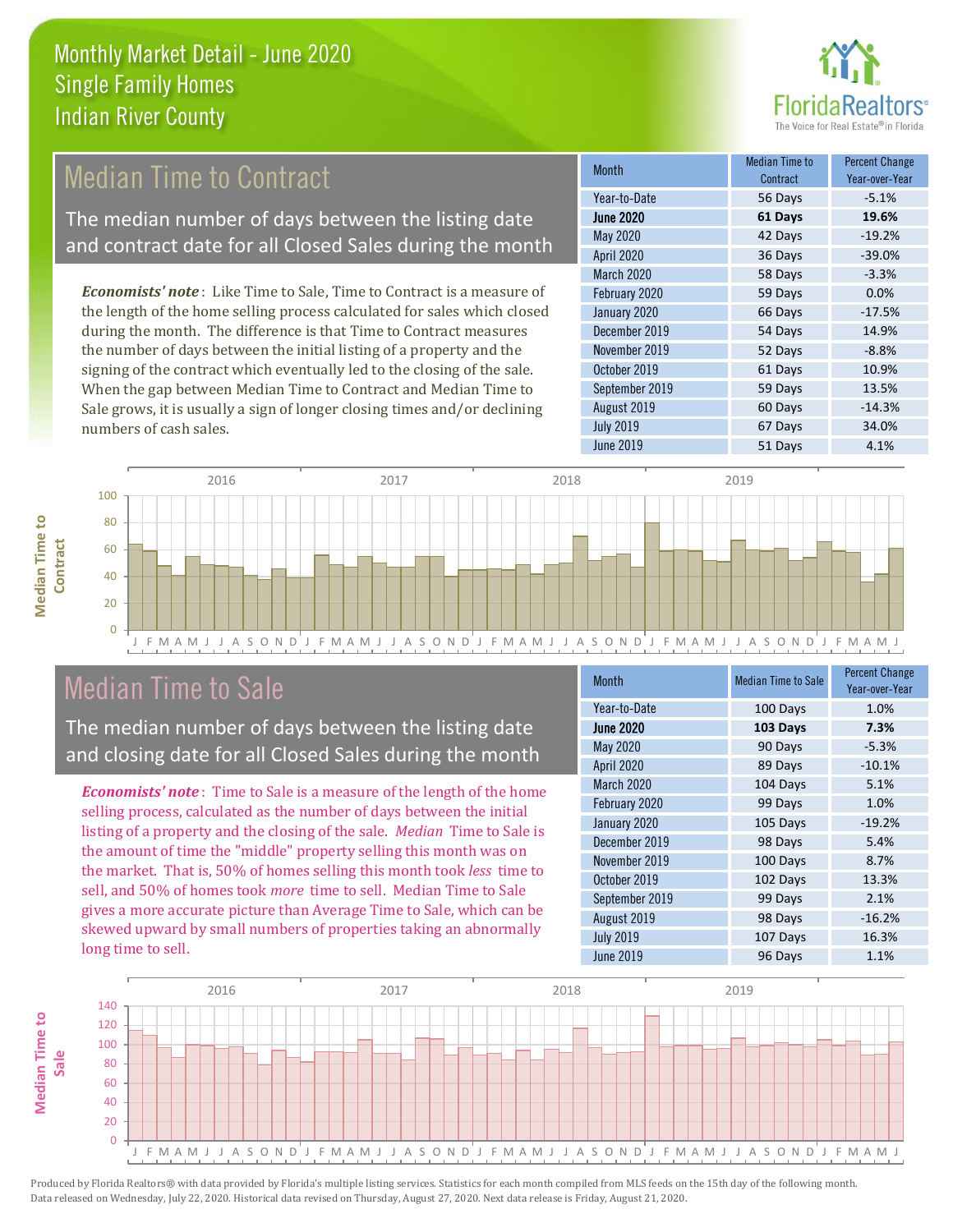distressed properties for sale.



| <b>New Pending Sales</b>                                                       | <b>Month</b>      | <b>New Pending Sales</b> | <b>Percent Change</b><br>Year-over-Year |
|--------------------------------------------------------------------------------|-------------------|--------------------------|-----------------------------------------|
|                                                                                | Year-to-Date      | 1.924                    | $-3.8%$                                 |
| The number of listed properties that went under                                | <b>June 2020</b>  | 403                      | 38.0%                                   |
| contract during the month                                                      | May 2020          | 386                      | $-1.0%$                                 |
|                                                                                | <b>April 2020</b> | 184                      | $-49.9%$                                |
|                                                                                | <b>March 2020</b> | 277                      | $-22.8%$                                |
| <b>Economists' note</b> : Because of the typical length of time it takes for a | February 2020     | 356                      | 18.7%                                   |
| sale to close, economists consider Pending Sales to be a decent                | January 2020      | 318                      | 8.5%                                    |
| indicator of potential future Closed Sales. It is important to bear in         | December 2019     | 213                      | 36.5%                                   |
| mind, however, that not all Pending Sales will be closed successfully.         | November 2019     | 257                      | $-1.2%$                                 |
| So, the effectiveness of Pending Sales as a future indicator of Closed         | October 2019      | 310                      | 14.0%                                   |
| Sales is susceptible to changes in market conditions such as the               | September 2019    | 243                      | 12.0%                                   |



# New Listings

The number of properties put onto the market during the month

availability of financing for homebuyers and the inventory of

*Economists' note* : New Listings tend to rise in delayed response to increasing prices, so they are often seen as a lagging indicator of market health. As prices rise, potential sellers raise their estimations of value—and in the most recent cycle, rising prices have freed up many potential sellers who were previously underwater on their mortgages. Note that in our calculations, we take care to not include properties that were recently taken off the market and quickly relisted, since these are not really *new* listings.

| <b>Month</b>      | <b>New Listings</b> | <b>Percent Change</b><br>Year-over-Year |
|-------------------|---------------------|-----------------------------------------|
| Year-to-Date      | 2,327               | $-2.6%$                                 |
| <b>June 2020</b>  | 368                 | 21.1%                                   |
| <b>May 2020</b>   | 518                 | 36.3%                                   |
| <b>April 2020</b> | 298                 | $-24.6%$                                |
| March 2020        | 350                 | $-16.1%$                                |
| February 2020     | 359                 | $-13.3%$                                |
| January 2020      | 434                 | $-9.4%$                                 |
| December 2019     | 248                 | $-6.4%$                                 |
| November 2019     | 372                 | 0.8%                                    |
| October 2019      | 402                 | $-9.9%$                                 |
| September 2019    | 264                 | $-15.1%$                                |
| August 2019       | 290                 | $-16.7%$                                |
| <b>July 2019</b>  | 385                 | 15.6%                                   |
| June 2019         | 304                 | 0.3%                                    |

August 2019 **308** 0.3% July 2019 **327** 14.3% June 2019 292 5.0%



**New Listings**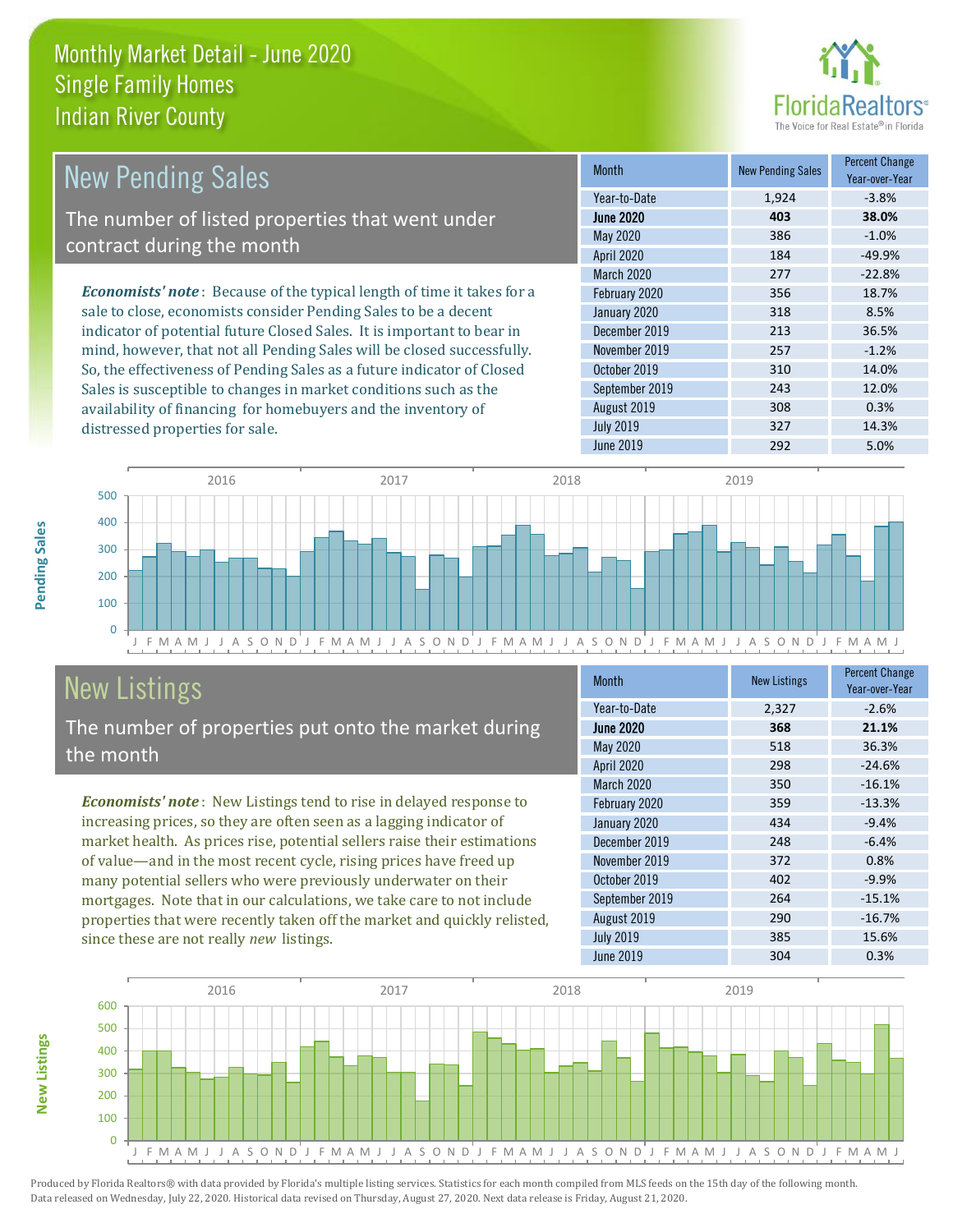

# Inventory (Active Listings)

The number of property listings active at the end of the month

*Economists' note* : There are a number of ways to define and calculate Inventory. Our method is to simply count the number of active listings on the last day of the month, and hold this number to compare with the same month the following year. Inventory rises when New Listings are outpacing the number of listings that go off-market (regardless of whether they actually sell). Likewise, it falls when New Listings aren't keeping up with the rate at which homes are going off-market.

| <b>Month</b>             | Inventory | <b>Percent Change</b><br>Year-over-Year |
|--------------------------|-----------|-----------------------------------------|
| <b>YTD (Monthly Avg)</b> | 1,380     | $-13.2%$                                |
| <b>June 2020</b>         | 1,151     | $-17.3%$                                |
| May 2020                 | 1,468     | $-2.2%$                                 |
| <b>April 2020</b>        | 1,438     | $-9.5%$                                 |
| <b>March 2020</b>        | 1,436     | $-12.4%$                                |
| February 2020            | 1,383     | $-21.2%$                                |
| January 2020             | 1,405     | $-15.4%$                                |
| December 2019            | 1,409     | $-5.8%$                                 |
| November 2019            | 1,389     | $-6.4%$                                 |
| October 2019             | 1,376     | $-7.7%$                                 |
| September 2019           | 1,269     | $-4.7%$                                 |
| August 2019              | 1,318     | $-0.9%$                                 |
| <b>July 2019</b>         | 1,405     | 8.9%                                    |
| June 2019                | 1,391     | 6.4%                                    |



# Months Supply of Inventory

An estimate of the number of months it will take to deplete the current Inventory given recent sales rates

*Economists' note* : MSI is a useful indicator of market conditions. The benchmark for a balanced market (favoring neither buyer nor seller) is 5.5 months of inventory. Anything higher is traditionally a buyers' market, and anything lower is a sellers' market. There is no single accepted way of calculating MSI. A common method is to divide current Inventory by the most recent month's Closed Sales count, but this count is a usually poor predictor of future Closed Sales due to seasonal cycles. To eliminate seasonal effects, we use the 12-month average of monthly Closed Sales instead.

| Month                    | <b>Months Supply</b> | <b>Percent Change</b><br>Year-over-Year |
|--------------------------|----------------------|-----------------------------------------|
| <b>YTD (Monthly Avg)</b> | 5.0                  | $-18.0%$                                |
| <b>June 2020</b>         | 4.4                  | $-17.0%$                                |
| May 2020                 | 5.5                  | $-3.5%$                                 |
| <b>April 2020</b>        | 5.2                  | $-13.3%$                                |
| March 2020               | 5.1                  | $-19.0%$                                |
| February 2020            | 4.9                  | $-26.9%$                                |
| January 2020             | 5.0                  | $-20.6%$                                |
| December 2019            | 5.1                  | $-8.9%$                                 |
| November 2019            | 5.0                  | $-10.7%$                                |
| October 2019             | 5.0                  | $-10.7%$                                |
| September 2019           | 4.7                  | $-6.0%$                                 |
| August 2019              | 4.9                  | $-2.0%$                                 |
| <b>July 2019</b>         | 5.3                  | 8.2%                                    |
| <b>June 2019</b>         | 5.3                  | 8.2%                                    |

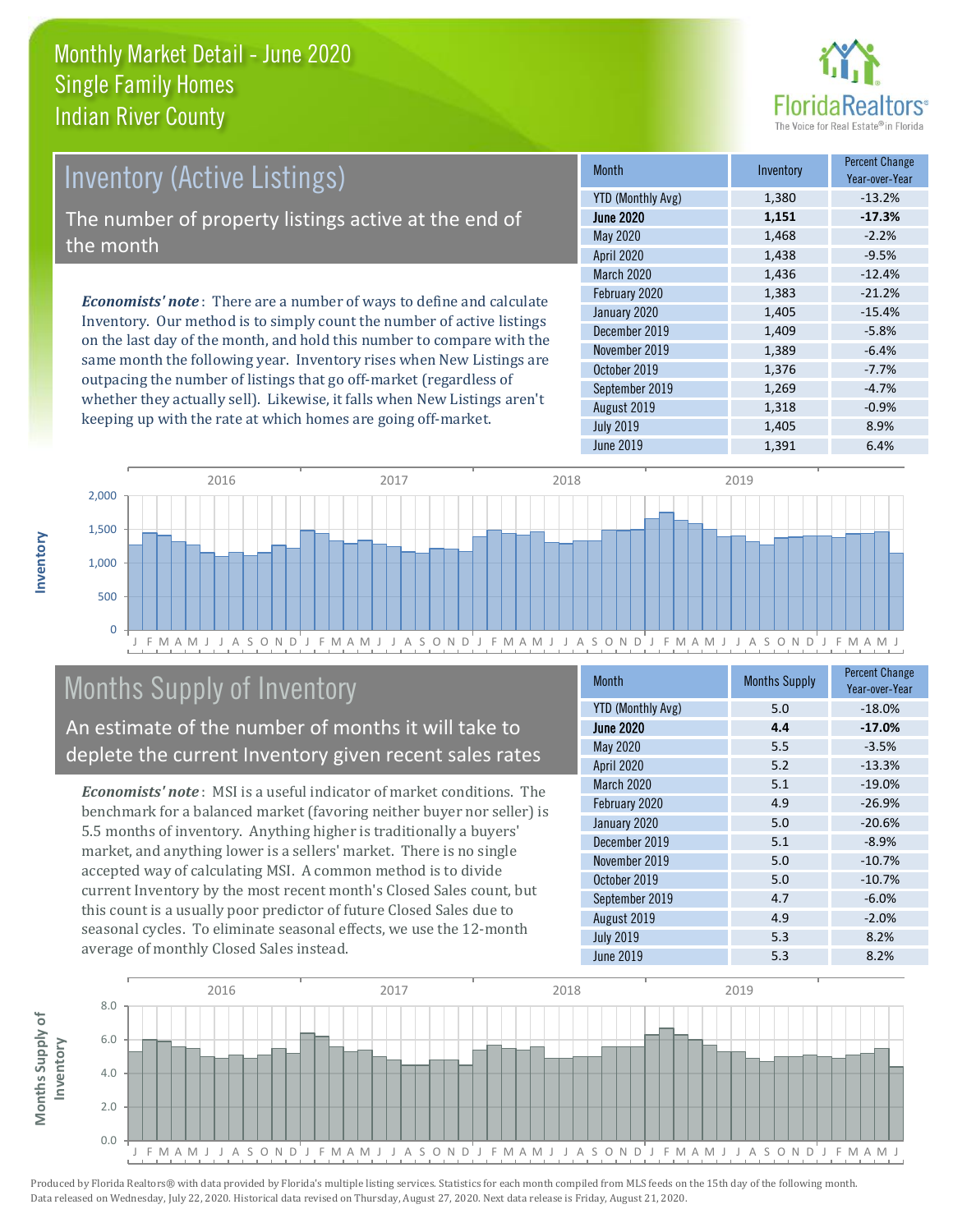

#### *Economists' note:* Closed Sales are one of the simplest—yet most important—indicators for the residential real estate market. When comparing Closed Sales across markets of different sizes, we recommend comparing the percent changes in sales rather than the number of sales. Closed Sales (and many other market metrics) are affected by seasonal cycles, so actual trends are more accurately represented by year-over-year changes (i.e. comparing a month's sales to the amount of sales in the same month in the previous year), rather than changes from one month to the next. \$1,000,000 or more 10 10 -23.1% \$250,000 - \$299,999 47 30.6% \$300,000 - \$399,999 45 -16.7% \$400,000 - \$599,999 42 55.6% \$600,000 - \$999,999 19 0.0% \$150,000 - \$199,999 48 -11.1% \$200,000 - \$249,999 59 -9.2%  $$100,000 - $149,999$  16 -38.5% Sale Price Closed Sales Percent Change Year-over-Year Less than \$50,000 0 0 N/A  $$50.000 - $99.999$  1 -50.0% ■ June 2019 **■ June 2020** Closed Sales by Sale Price The number of sales transactions which closed during the month



### Median Time to Contract by Sale Price The median number of days between the listing date and contract date for all Closed Sales during the month

*Economists' note* : Like Time to Sale, Time to Contract is a measure of the length of the home selling process calculated for sales which closed during the month. The difference is that Time to Contract measures the number of days between the initial listing of a property and the signing of the contract which eventually led to the closing of the sale. When the gap between Median Time to Contract and Median Time to Sale grows, it is usually a sign of longer closing times and/or declining numbers of cash sales.

| <b>Sale Price</b>     | <b>Median Time to</b><br>Contract | <b>Percent Change</b><br>Year-over-Year |
|-----------------------|-----------------------------------|-----------------------------------------|
| Less than \$50,000    | (No Sales)                        | N/A                                     |
| $$50,000 - $99,999$   | 35 Days                           | 775.0%                                  |
| $$100,000 - $149,999$ | 30 Days                           | 36.4%                                   |
| $$150,000 - $199,999$ | 35 Days                           | 2.9%                                    |
| \$200,000 - \$249,999 | 60 Days                           | 53.8%                                   |
| \$250,000 - \$299,999 | 60 Days                           | 39.5%                                   |
| \$300,000 - \$399,999 | 52 Days                           | $-29.7%$                                |
| \$400,000 - \$599,999 | 88 Days                           | $-30.2%$                                |
| \$600,000 - \$999,999 | 165 Days                          | 61.8%                                   |
| \$1,000,000 or more   | 98 Days                           | $-25.2%$                                |

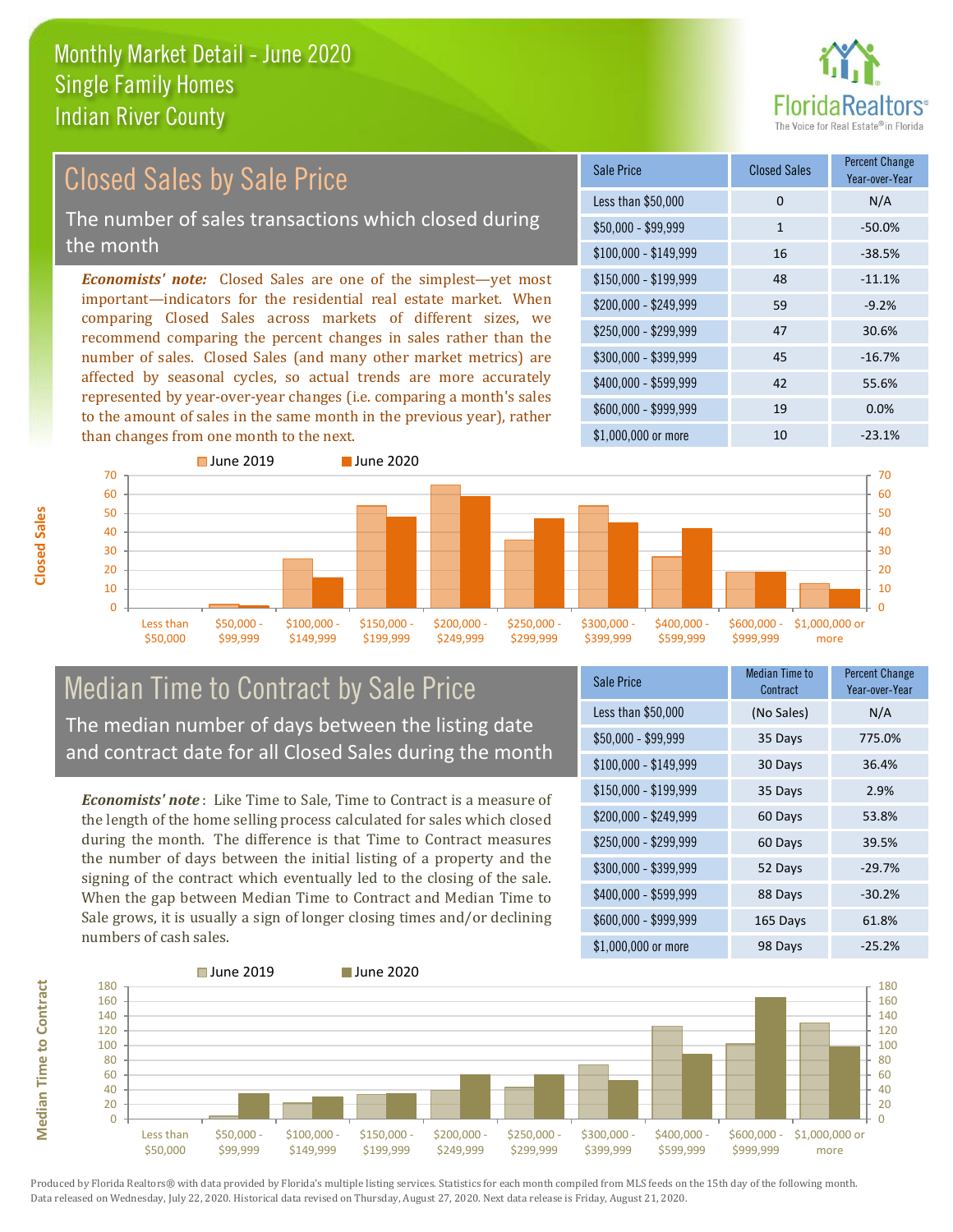

# New Listings by Initial Listing Price The number of properties put onto the market during

the month

*Economists' note:* New Listings tend to rise in delayed response to increasing prices, so they are often seen as a lagging indicator of market health. As prices rise, potential sellers raise their estimations of value—and in the most recent cycle, rising prices have freed up many potential sellers who were previously underwater on their mortgages. Note that in our calculations, we take care to not include properties that were recently taken off the market and quickly relisted, since these are not really *new* listings.

| <b>Initial Listing Price</b> | <b>New Listings</b> | <b>Percent Change</b><br>Year-over-Year |
|------------------------------|---------------------|-----------------------------------------|
| Less than \$50,000           | 0                   | N/A                                     |
| $$50,000 - $99,999$          | $\mathcal{P}$       | $-60.0%$                                |
| $$100,000 - $149,999$        | 10                  | $-23.1%$                                |
| $$150,000 - $199,999$        | 50                  | $-21.9%$                                |
| \$200,000 - \$249,999        | 69                  | 25.5%                                   |
| \$250,000 - \$299,999        | 68                  | 33.3%                                   |
| \$300,000 - \$399,999        | 69                  | 40.8%                                   |
| \$400,000 - \$599,999        | 49                  | 75.0%                                   |
| \$600,000 - \$999,999        | 29                  | 31.8%                                   |
| \$1,000,000 or more          | 22                  | 29.4%                                   |



### Inventory by Current Listing Price The number of property listings active at the end of the month

*Economists' note* : There are a number of ways to define and calculate Inventory. Our method is to simply count the number of active listings on the last day of the month, and hold this number to compare with the same month the following year. Inventory rises when New Listings are outpacing the number of listings that go off-market (regardless of whether they actually sell). Likewise, it falls when New Listings aren't keeping up with the rate at which homes are going off-market.

| <b>Current Listing Price</b> | Inventory    | <b>Percent Change</b><br>Year-over-Year |
|------------------------------|--------------|-----------------------------------------|
| Less than \$50,000           | $\mathbf{1}$ | N/A                                     |
| $$50,000 - $99,999$          | 3            | $-50.0%$                                |
| $$100,000 - $149,999$        | 17           | $-55.3%$                                |
| \$150,000 - \$199,999        | 90           | $-44.1%$                                |
| \$200,000 - \$249,999        | 138          | $-28.1%$                                |
| \$250,000 - \$299,999        | 179          | 8.5%                                    |
| \$300,000 - \$399,999        | 190          | $-14.4%$                                |
| \$400,000 - \$599,999        | 170          | $-16.7%$                                |
| \$600,000 - \$999,999        | 151          | $-8.5%$                                 |
| \$1,000,000 or more          | 212          | $-10.9%$                                |



Produced by Florida Realtors® with data provided by Florida's multiple listing services. Statistics for each month compiled from MLS feeds on the 15th day of the following month. Data released on Wednesday, July 22, 2020. Historical data revised on Thursday, August 27, 2020. Next data release is Friday, August 21, 2020.

**Inventory**